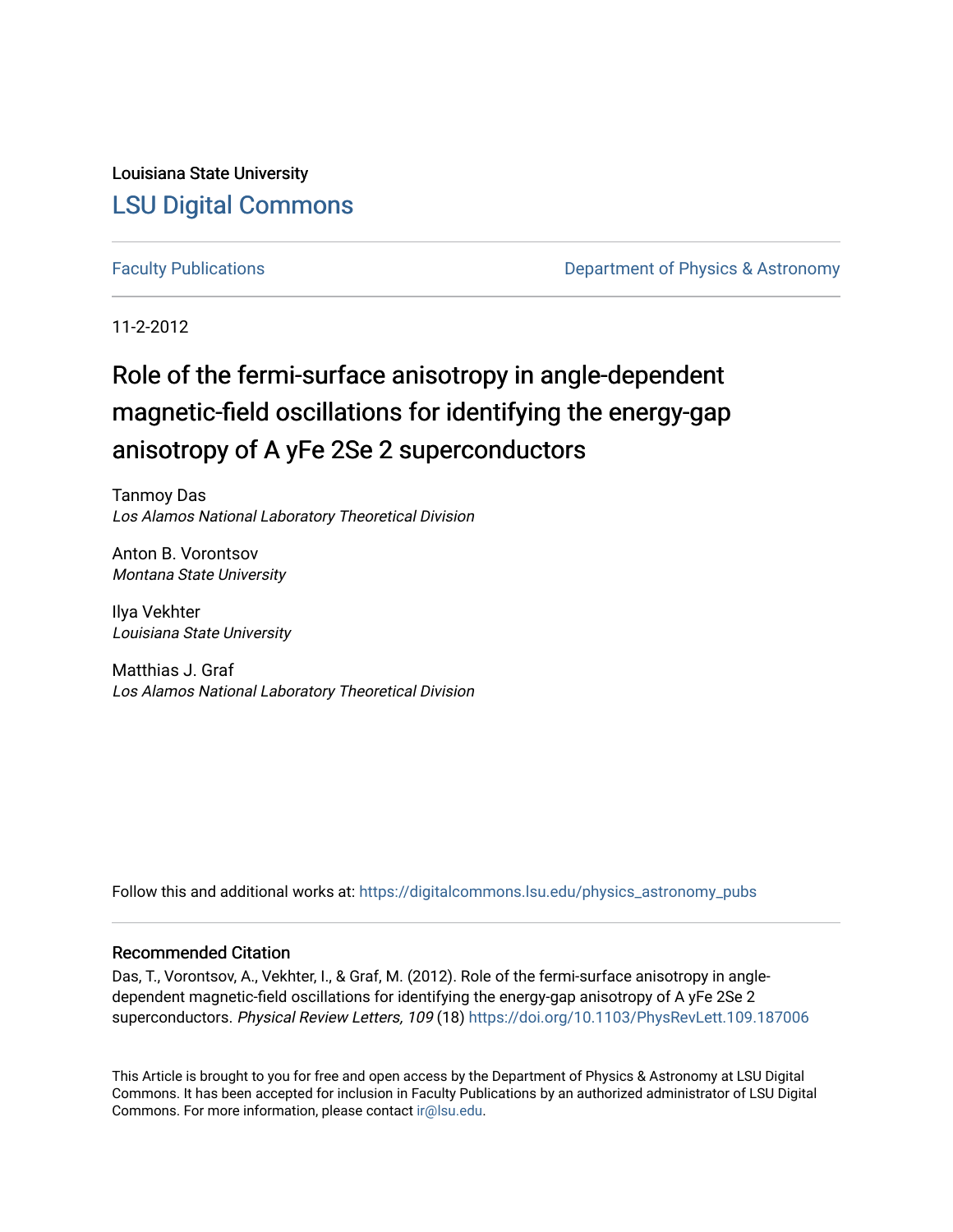

# CHORUS

This is the accepted manuscript made available via CHORUS. The article has been published as:

## Role of the Fermi-Surface Anisotropy in Angle-Dependent Magnetic-Field Oscillations for Identifying the Energy-Gap Anisotropy of A\_{y}Fe\_{2}Se\_{2} Superconductors

Tanmoy Das, Anton B. Vorontsov, Ilya Vekhter, and Matthias J. Graf Phys. Rev. Lett. **109**, 187006 — Published 2 November 2012 DOI: [10.1103/PhysRevLett.109.187006](http://dx.doi.org/10.1103/PhysRevLett.109.187006)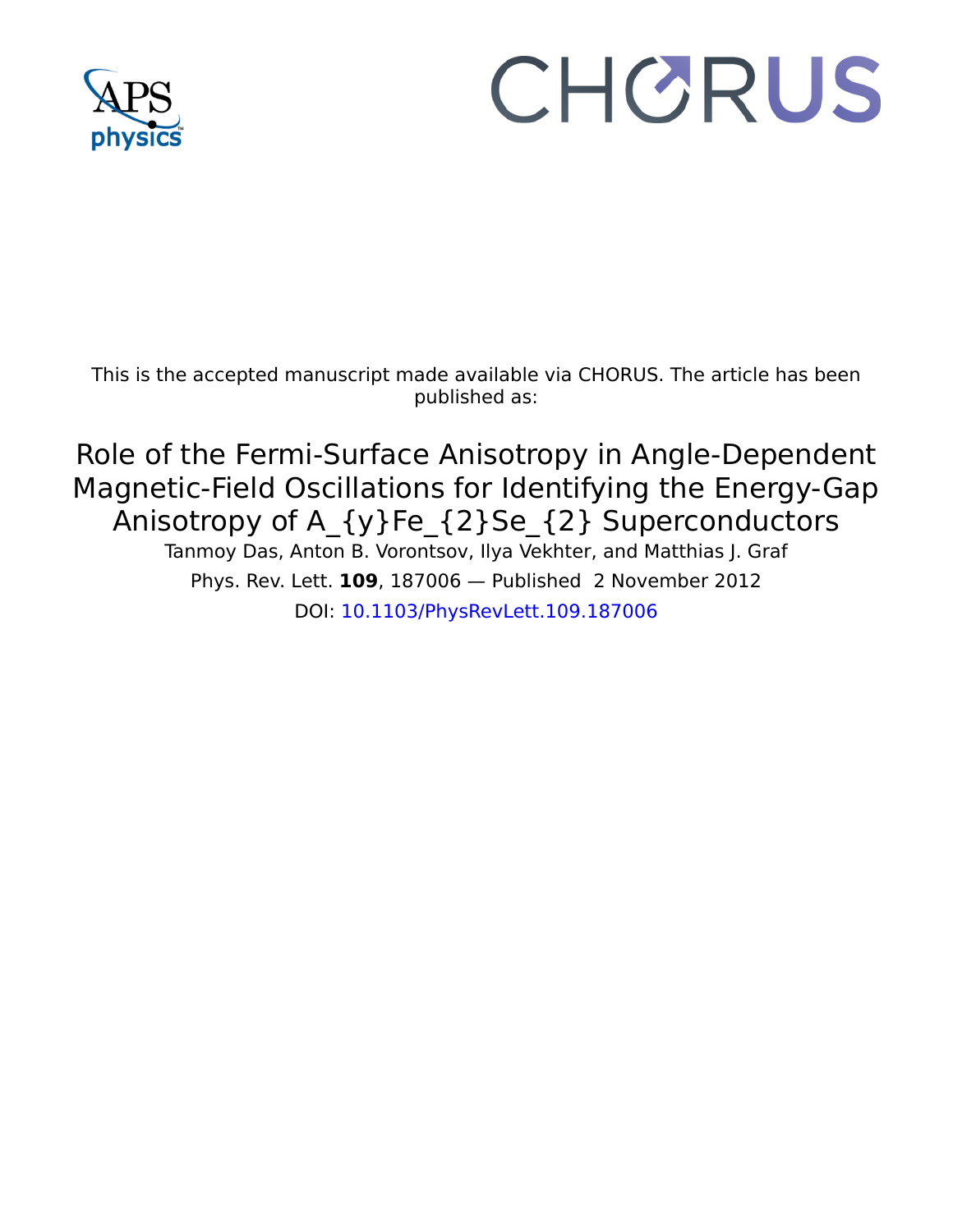#### Gap structure probed by field-angle resolved thermal oscillations in  $A_vF$ e<sub>2−x</sub>Se<sub>2</sub> superconductors

Tanmoy Das<sup>1</sup>, Anton B. Vorontsov<sup>2</sup>, Ilya Vekhter<sup>3</sup>, and Matthias J. Graf<sup>1</sup>

1 *Theoretical Division, Los Alamos National Laboratory, Los Alamos, New Mexico 87545, USA*

<sup>2</sup> *Department of Physics, Montana State University, Bozeman, Montana 59717, USA*

<sup>3</sup> *Department of Physics and Astronomy, Louisiana State University, Baton Rouge, Louisiana 70803, USA*

We present a numerical study of the field-angle resolved oscillations of the thermal conductivity and specific heat under rotated magnetic field in the  $A_yFe_{2-x}Se_2$  [A=K,Rb,Cs,(Tl,K)] superconductors, using realistic twoband Fermi surface parameterization. Our key finding is that even for isotropic pairing on an anisotropic Fermi surface, the thermodynamic quantities exhibit substantial oscillatory behavior in the superconducting state, even much below the upper critical field. Furthermore, in multiband systems the competition of anisotropies between two Fermi surfaces can cause a double sign reversal of oscillations as a function of temperature, irrespective of gap anisotropy. Our findings put severe constraints on simple interpretations of field-angle resolved measurements widely used to identify the angular structure of the superconducting gap.

PACS numbers: 74.20.Rp,74.70.Xa,74.25.Uv,74.25.N-

The identification of the symmetry of the superconducting (SC) order parameter is an important step toward unraveling the pairing mechanism in any novel superconductor. For iron pnictides, the presence of hole and electron pockets at the Γ and M points has led to the proposal of  $s^{\pm}$ -wave pairing [1– 4] due to interband nesting between them. However, the recent discovery of the layered high-temperature superconductors  $A_y$ Fe<sub>2−x</sub>Se<sub>2</sub>, with A=K,Rb,Cs,(Tl,K), has challenged the consensus for the pairing symmetry and mechanism of superconductivity in this class of materials [5]. The iron-selenide family has a crystal structure similar to the iron-pnictide material  $BaFe<sub>2</sub>As<sub>2</sub>$ , but with hole pockets eliminated completely from the Fermi surface (FS) at the  $\Gamma$  point in the Brillouin zone, yet the SC transition temperature  $T_c$  is comparable to that of iron pnictides. Various theoretical proposals have been put forward which support either the survival of s-wave pairing  $[6-8]$ , the emergence of nodal d-wave gap  $[9, 10]$ , or more popularly nodeless d-wave gap [11–14]. Indirect experimental evidence suggests isotropic pairing symmetry [15–17], consistent with isotropic gaps reported in angle-resolved photoemission spectra [18, 19]. Therefore, direct high-precision imaging of the structure of the gap function and the location of the nodes, if they exist, is required. An effective and accurate technique for measuring the angular structure of the bulk gap relies on probing thermodynamic properties in a rotating in-plane magnetic field. For cuprate, pnictide, and heavy-fermion superconductors, this technique has been used widely to identify the SC pairing symmetry by mapping the field-angle dependence of the thermal conductivity or specific heat onto the angular structure of the SC gap and its pairing symmetry [20–31].

In this Letter, we demonstrate that detailed knowledge of the FS topology and parameters is necessary for relating the nature of the oscillations to the nodes or minima of the gap structure. This is especially important for materials where the FS anisotropy is substantial, as is the case in layered iron selenides. To be quantitative and unambiguous about the shape of the SC gap, it is required to incorporate realistic FS topology, Fermi velocities, and density of states (DOS) at the Fermi level into self-consistent calculations of thermal properties.

To accomplish this goal, we focus on layered iron-selenide superconductors and study the information embedded in the angle-resolved specific heat coefficient,  $\gamma = C/T$ , and thermal conductivity,  $\kappa$ , in a rotating in-plane magnetic field using realistic tight-binding dispersions derived from first-principles electronic structure calculations. The main results of our calculations are: (1) For purely isotropic pairing symmetry, moderate FS anisotropies of layered iron-selenide superconductors are sufficient to introduce field-angle-dependent oscillations in the specific heat and thermal conductivity over a significant range of temperatures and at intermediate to high magnetic fields in the SC state. We find an inversion of the oscillation pattern as a function of temperature, which shows that oscillations are not a simple consequence of the anisotropy of the upper critical field. Therefore not all such oscillations at intermediate fields can be taken as proof of strong anisotropy in the SC gap. (2) For isotropic gaps on the FSs, the oscillations in  $\gamma$  may change sign once or twice as a function of temperature. We identify the out-of-phase FS anisotropies between bands as the source for two sign reversals. (3) Complex field-angle dependence of the specific heat and thermal conductivity for anisotropic FSs suggests that comparison of both quantities with material-specific theories is needed to identify the pairing symmetry and gap structure.

*Anisotropy in FS and SC gap.*− In the iron selenides the Fe vacancy completely eliminates the hole pocket at the Γ point, and the FS consists of two concentric electron pockets at the M point in the 2-Fe unit cell. This picture follows from firstprinciples calculations [32] and photoemission spectroscopy [18, 19]. Here, we use a first-principles derived tight-binding parameterization of the electronic dispersion [13] with a weak  $k<sub>z</sub>$  dispersion as input to obtain all necessary FS parameters for a self-consistent transport calculation. Cuts of the corresponding FSs are shown in Fig. 1(a) with calculated normalstate DOS in 1(b) and moderately anisotropic Fermi velocities in 1(c). These figures demonstrate the out-of-phase in-plane anisotropies of the FS parameters on the electron pockets at the M points.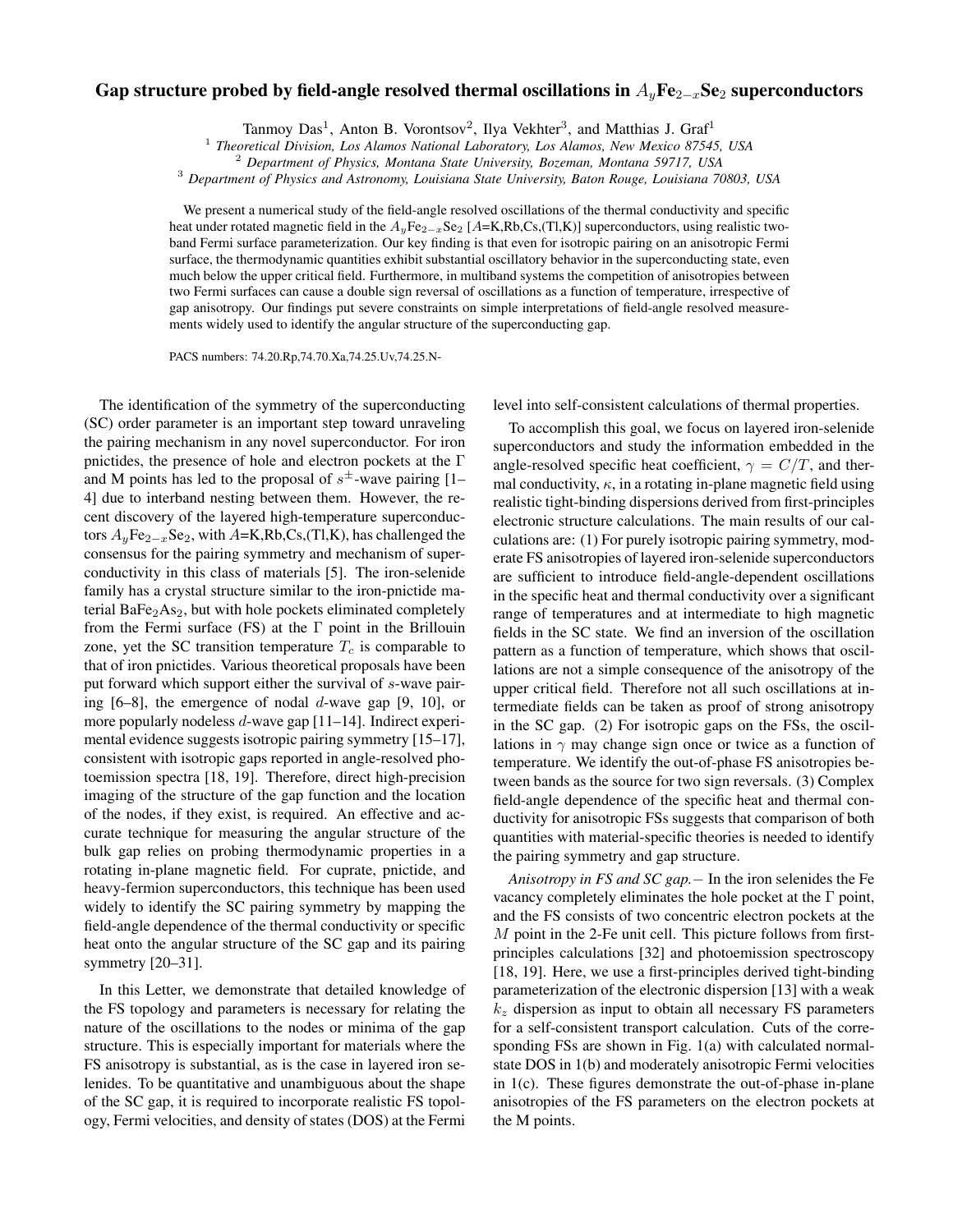

FIG. 1. (Color online) (a) Different colors show different electronpockets at  $k_z = 0$  within the tight-binding model of the 2-Fe unit cell [13]. (b) Polar plots of computed normal-state DOS at the Fermi level show the out-of-phase anisotropy between bands (same color as in (a)). (c) The tight-binding in-plane Fermi velocities at  $k_z = 0$ vs. azimuthal FS angle  $\phi$  exhibit out-of-phase FS anisotropy in units of lattice parameter a. (d) Gap functions  $\Delta_n(\phi)$  on FS1 (solid) and FS2 (dashed) for pairing symmetries considered. The nodeless states have negligible FS anisotropy. (e)-(f) Field-induced total SC DOS at  $T = 0$  vs. energy at two representative field angles  $\alpha$  for s and  $d_{x^2-y^2}$  pairing. Note the low-energy crossings in the DOS (arrows) related to the low-T sign reversals in the oscillations of  $\gamma$  and  $\kappa$ ; we used  $H/H_{c2} = 0.5$  for s wave and 0.1 for  $d_{x^2-y^2}$  wave.

We consider three nodeless gaps with  $s, s^{\pm} = \cos k_x a +$  $\cos k_y a$ , and extended  $d_{xy} = \sin (k_x a/2) \sin (k_y a/2)$  symmetry, shown in Fig. 1(d). Since the FSs are centered around  $M=(\pi, \pi, 0)$ , and its equivalents, all three including  $d_{xy}$  are nodeless on the FS [13]. As all nodeless gaps exhibit very similar behavior, and thus we show detailed results only for the isotropic pairings s. For the nodal SC gaps, we consider two pairings symmetries as  $d_{x^2-y^2} = \cos k_x a - \cos k_y a$ and  $d_{xy} = \sin k_x a \sin k_y a$ , with detailed results presented for  $d_{x^2-y^2}$  pairing. The gap structure for each pairing on the FSs is demonstrated in details in the supplementary material (SM) [34].

*Brandt-Pesch-Tewordt (BPT) approximation.*− We solve the quasiclassical Eilenberger equation within the extended BPT approximation [31, 35–41] to solve for the fieldangle induced SC DOS,  $N_n(\omega, k_f; H)$ , together with the self-consistency equations for the SC order parameter,  $\Delta_n(\mathbf{k}_f; \mathbf{H})$ , and transport lifetime,  $\tau_n(\omega, \mathbf{k}_f; \mathbf{H})$ . Here H is the magnetic field applied at angle  $\alpha$  with respect to the (100) direction,  $k_f$  is Fermi momenta and  $n = 1, 2$  is the band index. The transport lifetimes encodes the combined effects of impurity and vortex scattering. The BPT approximation implies that the DOS is obtained by averaging the normal quasiparticle Green's function over the unit cell of the Abrikosov vortex lattice. This produces quantitatively correct results near the upper critical field over the range  $0.5H_{c2} \lesssim H < H_{c2}$ [39, 42, 43] for isotropic gap, but it extends to low fields for nodal and strongly anisotropic gaps [31, 41, 44]. The SC gaps are evaluated by solving the coupled BCS gap equations for  $\Delta_n(\mathbf{k}_f; \mathbf{H})$  at each applied field H. We simplify the problem by considering interband pairing only and eliminate the pairing potential in favor of the bare transition temperature  $T_{c0}$ within weak-coupling theory [35]. Details of the calculations are given in the SM [34].

Based on the above-mentioned self-consistent solutions, the specific heat, C, and thermal conductivity,  $\kappa$ , are computed numerically from the solution of the Eilenberger equations [36, 37]. However, to get a qualitative understanding of how the interplay of FS anisotropy and gap anisotropy contribute to the results of  $C = C_1 + C_2$  and  $\kappa = \kappa_1 + \kappa_2$ , we write down the approximate  $low-T$  expressions:

$$
C_n(\alpha) \approx \int_{-\infty}^{\infty} d\omega \frac{\omega^2 \langle N_n(\omega, \mathbf{k}_f; \mathbf{H}) \rangle_{FS}}{4T^2 \cosh(\omega/2T)^2},
$$
(1)  

$$
\kappa_n^{xx}(\alpha) \approx \int_{-\infty}^{\infty} d\omega \frac{\omega^2 \langle v_n^x(\mathbf{k}_f)^2 N_n(\omega, \mathbf{k}_f; \mathbf{H}) \tau_n(\omega, \mathbf{k}_f; \mathbf{H}) \rangle_{FS}}{2T^2 \cosh(\omega/2T)^2}.
$$
(2)

The angle-dependent SC DOS is given by the unitcell averaged quasiclassical retarded Green's function  $g_n$ :  $N_n(\omega, k_f; H) = -N_{fn}(k_f)$ Im  $g_n(\omega, k_f; H)/\pi$ . Here  $\langle \dots \rangle_{FS}$  stands for the FS integrals and  $v_n$  is the Fermi velocity in each band, see Fig. 1(c). In the normal state the DOS becomes  $N_n(\omega, k_f; H) = N_{fn}(k_f) \sim 1/|\mathbf{v}_n(k_f)|$  and  $\tau_n(\omega, \mathbf{k}_f; \mathbf{H}) = \tau_{imp}$  [45].

The dominant contribution to the anisotropy in  $C_n$  at low  $T$ originates from the anisotropy in the SC DOS at  $\omega = 0$ ,

$$
\langle N_n(0, \mathbf{k}_f; \mathbf{H}) \rangle_{FS} \approx \left\langle \frac{N_{fn}(\mathbf{k}_f)}{\sqrt{1 + \left(\frac{2\Lambda \tilde{\Delta}_n(\mathbf{k}_f; \mathbf{H})}{|\mathbf{v}_n^{\perp}(\mathbf{k}_f; \mathbf{H})|}\right)^2}} \right\rangle_{FS}, \quad (3)
$$

where  $\Lambda = (\hbar c/2|e|H)^{1/2}$  is the magnetic length of order the coherence length  $\xi$  between  $0.5H_{c2} < H < H_{c2}$ ,  $|\boldsymbol{v}_n^{\perp}|$  is the component of the rescaled Fermi velocity normal to  $H$ , and  $\Delta_n$  is the impurity renormalized order parameter [36]. For a cylindrically symmetric FS, the angle-dependence of  $|v_n^{\perp}|$ is determined solely by the field direction [36], its interplay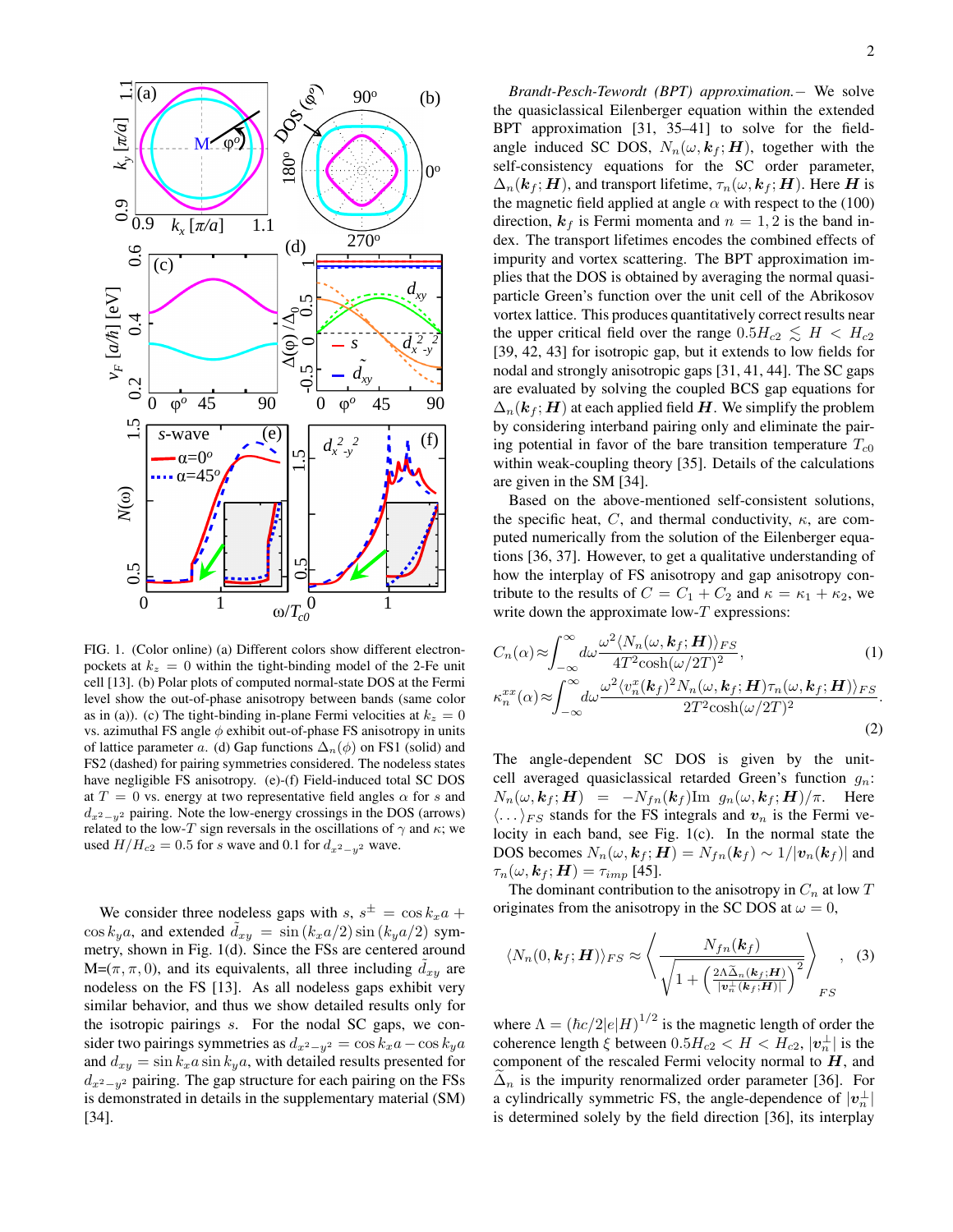

FIG. 2. (Color online) (a1) Normalized thermal conductivity  $\kappa/T$ along (100) direction (normalized to its normal-state value  $\kappa_N /T_c$ ) as a function of in-plane field-angle  $\alpha$  at fixed  $H/H_{c2} = 0.5$  for s wave, plotted from low to high  $T$  (bottom to top curves). Each subsequent curve is shifted vertically by 0.01 for clarity. Each curve is colored by the amplitude of the fourfold oscillation given in panel (a2); a uniform color map is used for values below −0.01 and above 0.01. (a2) The fourfold amplitude of  $\kappa/T$  is plotted as a function of T. The vertical arrows in the bottom row depict the temperatures at which curves in top panels are shown. Panels (b1)-(b2): Normalized specific heat for same parameters as in (a1)-(a2). Panels (a) and (b) are for purely isotropic s-wave case, while similar plots in (c) and (d) are shown for nodal  $d_{x^2-y^2}$ -wave symmetry at  $H/H_{c2} = 0.1$ .

with the profile of  $\tilde{\Delta}_n(k_f; H)$  gives the anisotropy of  $C_n(\alpha)$ . For complex FSs, there is an additional weighting of the integral due to momentum-dependence of  $N_{fn}(\mathbf{k}_f)$  and  $\mathbf{v}_n(\mathbf{k}_f)$ , leading to strong field-angle oscillations even for an isotropic gap.

Calculations for single-band models [31, 36, 46, 47] and experiments on several classes of materials [29, 48, 49] demonstrated that the anisotropy in heat capacity undergoes inversion as  $T$  and  $H$  change. We qualititively reproduce the general sign reversal of the oscillations for nodal pairings even after replacing quasi-cylindrical FSs with more realistic and material-specific FS anisotropies. In addition, for an *isotropic* gap, we find that even for a single strongly anisotropic FS, one or more inversion(s) of the oscillation can occur. Multiband effects add additional complexity due to competing FS anisotropies and self-consistently evaluated multiple gap amplitudes, and the intuitive one-to-one mapping between oscillations and nodal directions becomes easily lost at finite temperatures and fields.

*Results and discussions.*− Figs. 1(e)-1(f) show the fieldinduced SC DOS as a function of quasiparticle energy below the SC gap for  $\alpha = 0^{\circ}$  and  $\alpha = 45^{\circ}$  for s and  $d_{x^2-y^2}$  OPs. We immediately see that the difference between SC DOS at these two representative angles changes sign at finite  $\omega$  for both cases, opening the possibility for the low- $T$  sign reversal of the oscillations in the specific heat as a function of temperature.

We present the full angle-dependent profiles of  $C(\alpha)$  and  $\kappa(\alpha)$  for several temperatures at a representative low field for an isotropic s-wave gap (at  $H/H_{c2} = 0.5$ ) and a nodal  $d_{x^2-y^2}$ gap (at  $H/H_{c2} = 0.1$ ) in Fig. 2. It is interesting to note that there is a prominent angle dependence for the s-wave gap (Figs. 2(a) and 2(b)), whose nature is far more complex than what can be interpreted by conventional harmonics of pairing symmetries. Especially, at low  $T$  the peak position of  $C(\alpha)$  is shifted from high-symmetry values and lies somewhere between  $\alpha = 0^{\circ}$  to 45°, see Fig. 2(b1). Such complex field-angle dependence is a manifestation of the out-ofphase anisotropies on both FSs, shown in Fig. 1(a)-1(c). For nodal  $d_{x^2-y^2}$ −pairing, the behavior of oscillations of  $C(\alpha)$ and  $\kappa(\alpha)$  is similar to results obtained for quasi-cylindrical FSs [35], however the amplitude of oscillations and the location of sign reversals are modified [56].

We estimate the amplitudes of the fourfold oscillations by defining  $C_{4\alpha}(T) = \Pi_0^C - \Pi_{45}^C$ , where  $\Pi_{\alpha}^C =$  $[C(\alpha, T)/T]/[C_N/T_c]$  and  $\kappa_{4\alpha}(T) = [\Pi_0^{\kappa} + \Pi_{90}^{\kappa}]/2 - \Pi_{45}^{\kappa}$ , where  $\Pi_{\alpha}^{\kappa} = [\kappa^{xx}(\alpha, T)/T]/[\kappa_N^{xx}/T_c]$ , and  $C_N$  and  $\kappa_N$  are their corresponding normal-state values at  $T_c$  [57]. Such definition removes any twofold contribution from  $\kappa$ . The corresponding results are plotted in the lower panels of Fig. 2. We obtain several sign reversals in  $C_{4\alpha}(T)$  and  $\kappa_{4\alpha}(T)$  for both isotropic s-wave and nodal d-wave gaps. Earlier such sign-reversal feature was only found for highly anisotropic or nodal gap structure [29, 31, 35, 36, 48, 49]. For this realistic FS parameterization of the double layered iron selenide, we find indications of two sign reversals even for the s-wave gap. Although the second sign reversal at high  $T$  may be difficult to discern, it is visible in Figs. 2(b1) and 2(b2) and as a white region in Fig. 3(a1). We verified that the magnitude of oscillations depends on the out-of-plane electronic hopping, defined in SM[34]. In addition, our calculations show that the amplitude of fourfold oscillations for s-wave pairing is roughly half of that for nodal pairing.

It is noteworthy that the T-dependence of the fourfold oscillations in Figs. 2(b2) and 2(d2) reflects on the energy dependence of the SC DOS in Figs.  $1(e)-1(f)$  at the same value of H. For example, for s-wave gap  $C(\alpha = 45^{\circ}) > C(\alpha = 45^{\circ})$  $0^{\circ}$ ) at low T in Fig. 2(b2), which corresponds to  $N(\alpha =$  $45^\circ$ ) >  $N(\alpha = 0^\circ)$  at low energy in Fig. 1(e). The opposite anisotropy in  $C(\alpha)$  at high T corresponds to the inversion of the DOS anisotropy at higher energies. We conclude that the anisotropy in  $C(\alpha)$  for isotropic s-wave pairing is not merely a manifestation of the anisotropy in  $H_{c2}$  (irrelevant at low fields, since it is tied to the FS shape), but is a reflection of the field-induced spectral-weight redistribution inside the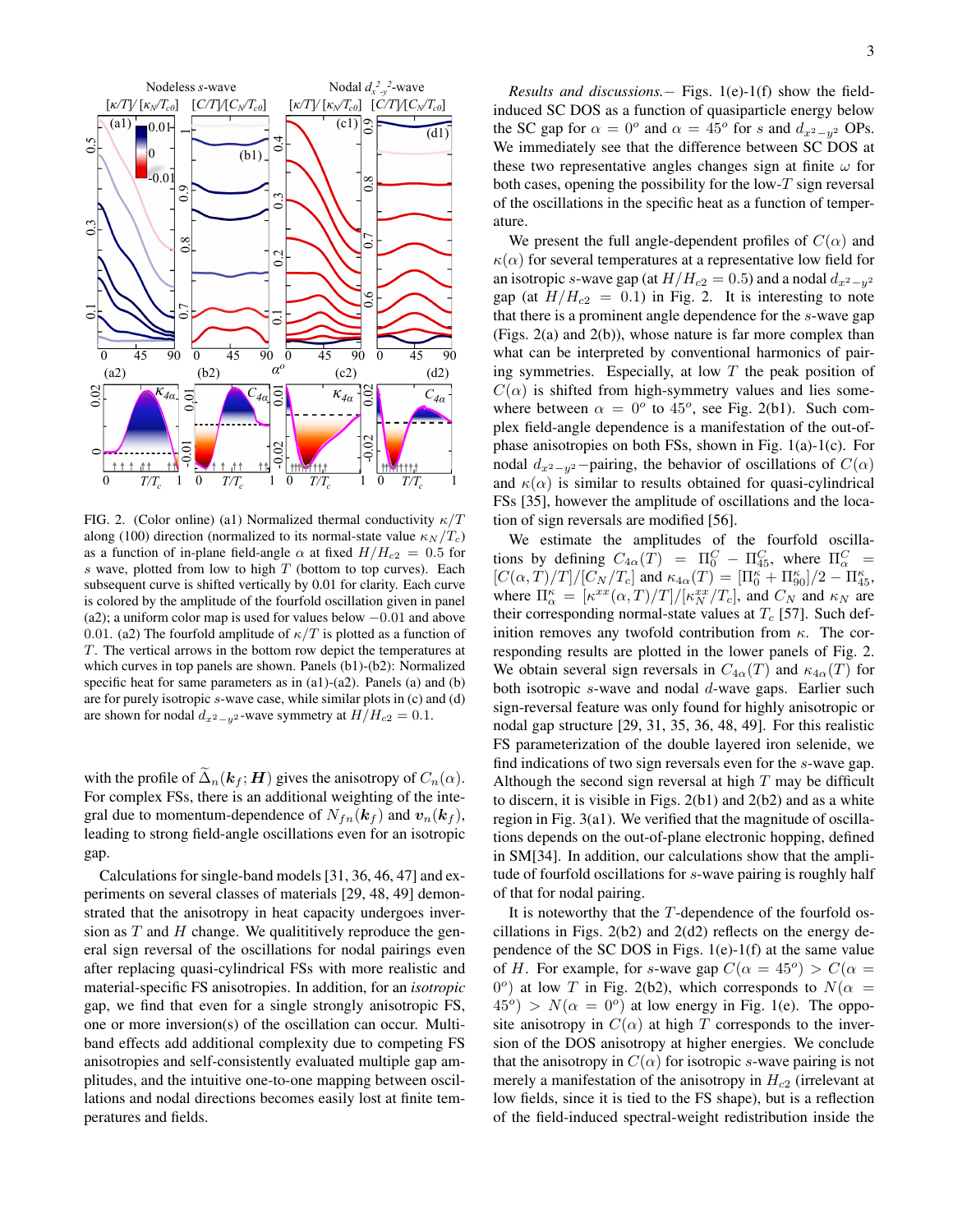

FIG. 3. (Color online) Contour maps of fourfold amplitude oscillations of normalized specific heat,  $C_{4\alpha}$  (top row), and normalized thermal conductivity  $\kappa_{4\alpha}$  (bottom row) in the H-T phase diagram. Each column denotes a different gap symmetry. All plots use the same color map (red to blue); a uniform color map is used for values below -0.01 and above 0.01. Note the fourfold amplitude is given with respect to  $H//(100)$ , i.e., a negative value corresponds to a minimum at  $\alpha = 0^{\circ}$ . Here  $T_c(H)$  is defined by the vanishing of both gaps for each symmetry, which determines the line of the upper critical field  $H_{c2}$ .

gap.

In Fig. 3, we show the contour map of the amplitude of the fourfold oscillations extracted from the normalized  $\gamma = C/T$ (top row) and  $\kappa/T$  (bottom row) for two nodeless and two nodal gaps. Earlier calculation using quasi-cylindrical FSs showed that the specific heat oscillation simply changes sign between the  $d_{xy}$  and  $d_{x^2-y^2}$  symmetries, while the overall phase diagram remains very much the same between them[36]. After the inclusion of realistic and material-specific FSs in this work, we find substantial quantitative differences in the location of the sign-reversal lines between these nodal gaps in Figs. 3(c1) and 3(d1), due to the interplay of the SC order parameter with the FS anisotropies. Hitherto unknown is the intriguing result of both low-T (strong) and high-T (weak) sign reversals in the fourfold oscillations of  $C(\alpha)$  and  $\kappa(\alpha)$ for isotropic gaps, at moderate and high magnetic fields, see Figs. 3(a) and 3(b). We verified for s-wave pairing that the high- $T$  sign reversal is robust and remains at nearly the same location for a single-band superconductor with identical FS, while the low- $T$  feature disappears. Similarly, the low- $T$  sign change does not exist for two-band models with similar (inphase) angular variations of Fermi velocities.

The striking feature of the phase diagrams for the heat ca-

region of phase diagram, as in the high- $H$  and low- $T$  region (c1) 00 that field-angle studies of each quantity alone are insufficient all exhibit sign reversals around the same  $T$  and  $H$ . The same pacity for nodal and nodeless cases in the top panels of Fig. 3 is that they all look qualitatively similar in the sense that they is true for the phase diagram of the  $\kappa_{4\alpha}$  term in the thermal conductivity. Furthermore, the sign of the fourfold oscillations can sometimes be different for  $C_{4\alpha}$  and  $\kappa_{4\alpha}$  in the same and vice versa for  $d_{x^2-y^2}$ -pairing in Fig. 3(d). This suggests to distinguish between pairing symmetries. A simultaneous study of both  $C(\alpha)$  and  $\kappa(\alpha)$ , including the comparison of the complex angle-dependent profiles and  $T$  behavior, is necessary to image the gap structure. Our field-angle-dependent results of the nodal  $d_{x^2-y^2}$ -wave gap in the  $H-T$  phase diagram are in qualitative agreement with recent specific heat data of CeIrIn<sub>5</sub> [49].

> *Conclusions.*− The main conclusion of our work is that a mere observation of oscillations and sign reversals in  $C(\alpha)$ or  $\kappa(\alpha)$ , combined with the  $H_{c2}$  anisotropy, is insufficient to identify the presence of nodes or minima in the gap, and their interpretations require detailed knowledge of the underlying FS anisotropy. For multiband systems, the situation is further complicated by the interplay between multiband FS anisotropies and multiple SC gaps in that substantial fourfold oscillations and sign reversals can occur even for purely isotropic gap. These results are robust in the region of  $0.5H_{c2} < H < H_{c2}$  for isotropic gaps, and its region of validity extends to lower field with increasing gap anisotropy. Our results suggest that not only realistic theoretical calculations including field-induced impurity effect on mutiband systems are necessary,[53] the field-angle measurements should also be compared with T-dependence of the penetration depth, specific heat, and residual electronic term of  $\kappa/T$  measurements for the detection of pairing symmetry[50–52]. In fact, in other probes such as quasiparticle interference (QPI) pattern seen in scanning tunneling microscopy/ spectroscopy (STM/S),[55] the consideration of the field induced impurity effect and the inclusion of realistic FS anisotropy should play an equally important role in the interpretation of data[54].

> We thank R. Movshovich and A. V. Balatsky for discussions and encouraging this study. This work is funded in part by the US DOE under Grants No. DE-AC52-06NA25396 (TD and MJG) and DE-FG02-08ER46492 (IV), by NSF Grant No. DMR 0954342 (ABV), and by the Office of Science (BES) with a NERSC computing allocation under contract No. DE-AC02-05CH11231.

- [1] I. I. Mazin *et al.*, Phys. Rev. Lett. **101**, 057003 (2008).
- [2] K. Kuroki *et al.*, Phys. Rev. B 79, 224511 (2009).
- [3] A.V. Chubukov *et al.* Phys. Rev. B **78**, 134512 (2008).
- [4] Y. Bang and H.-Y. Choi, Phys. Rev. B 78, 134523 (2008).
- [5] J. Guo *et al.*, Phys. Rev. B 82, 180520(R) (2010); A. Krzton-Maziopa, *et al.*, J. Phys.: Condens. Matter 23 052203 (2011); M. Fang, *et al.*, Europhys. Lett. 94 27009 (2011).